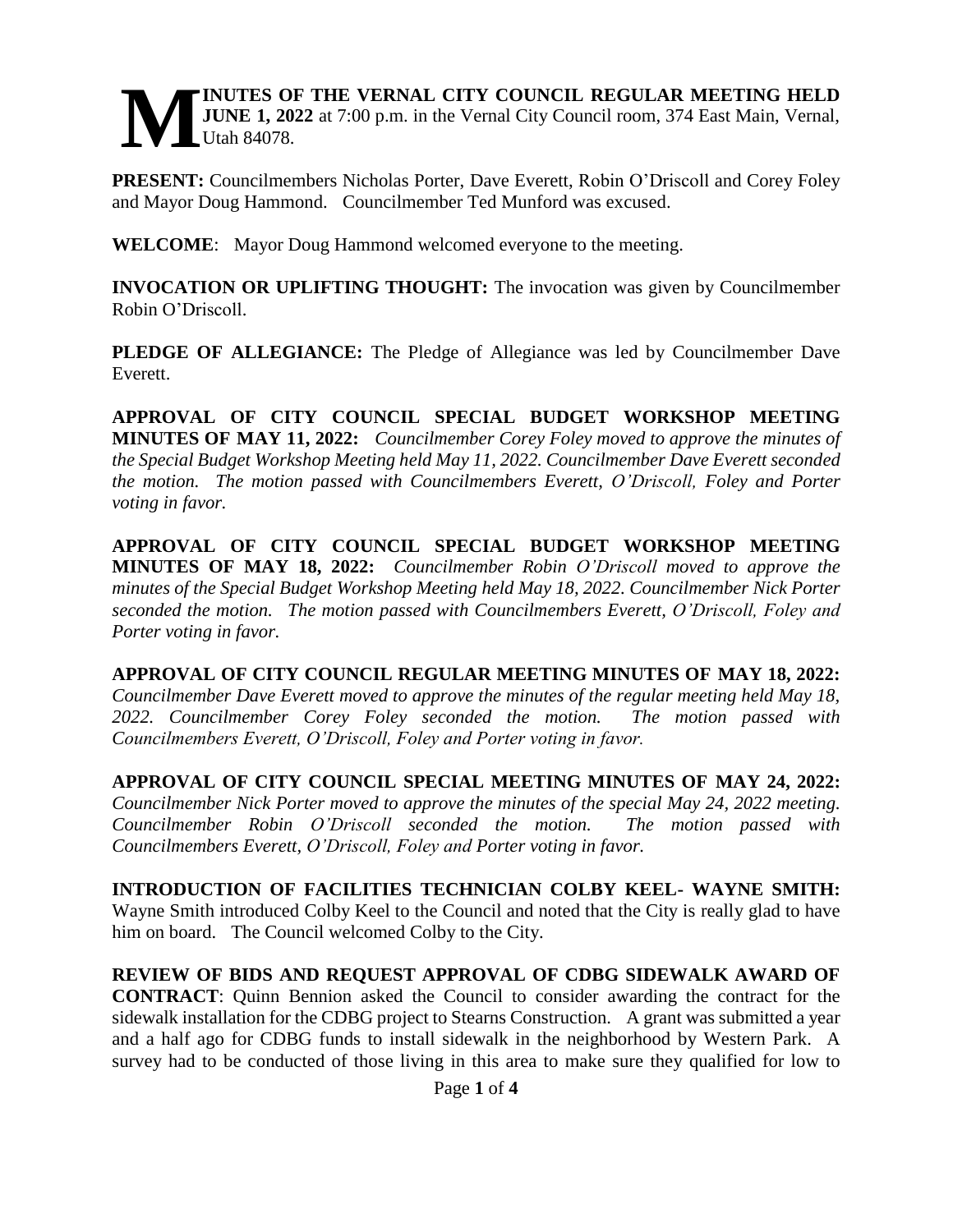### **MINUTES OF THE VERNAL CITY COUNCIL REGULAR MEETING HELD June 1, 2022**

moderate income funding. With the supply shortage and inflation the bid came in \$61,000 higher than the estimate for the project. Only one bid was received with the total bid being \$239,234 to install curb, gutter and sidewalk. The recommendation is to move forward with this project and the City cover the additional cost. Councilmember Nick Porter asked what the cost is per foot and how much will be installed. Craig Nebeker, engineer wit CRS for this project, answered that there will be 1400 linear feet of sidewalk that calculates out to \$400 per foot. Councilmember Corey Foley asked if he thought that bid was comparable to other projects. Craig Nebeker stated that bid is better than expected based on the overall high costs for that industry right now. *Councilmember Corey Foley moved to approve the bid from Stearns Construction and award the contract. Councilmember Nick Porter seconded the motion. The motion passed with the roll call vote:*

**CONSIDER APPROVAL OF A DEVELOPER AGREEMENT WITH ZIONS BANCORPORATION:** Ouinn Bennion explained this agreement is related to the downtown project and was requested by Zions Bank to capture the items discussed for the parking and purchase of property. The Bank has agreed to sell an acre of property to the City for \$100, knowing it will be used for public parking. The bank will have around 24 parking stalls for the bank and 17 stalls for the old Oak House building. Those spaces will count toward the parking counted in the special assessment area for Zions Bank who will not be charged for any parking. Councilmember Robin O'Driscoll asked for confirmation that the future owner of the Oak House building will contribute. Quinn Bennion answered yes, although they will get credit for the 17 stalls*. Councilmember Nick Porter moved to approve the development agreement with Zions Bank. Councilmember Corey Foley seconded the motion. The motion passed with the following roll call vote:* 

| ${C} \label{C} \emph{c} \emph{c} \emph{c} \emph{u} \emph{m} \emph{e} \emph{r} \emph{c} \emph{c} \emph{c} \emph{c} \emph{c} \emph{c} \emph{c} \emph{c} \emph{c} \emph{c} \emph{c} \emph{c} \emph{c} \emph{c} \emph{c} \emph{c} \emph{c} \emph{c} \emph{c} \emph{d} \emph{c} \emph{c} \emph{c} \emph{d} \emph{c} \emph{d} \emph{c} \emph{d} \em$ |  |
|------------------------------------------------------------------------------------------------------------------------------------------------------------------------------------------------------------------------------------------------------------------------------------------------------------------------------------------------|--|
|                                                                                                                                                                                                                                                                                                                                                |  |
|                                                                                                                                                                                                                                                                                                                                                |  |
|                                                                                                                                                                                                                                                                                                                                                |  |

**PUBLIC HEARING: FY2023 BUDGET INCLUDING THE GENERAL FUND, WATER FUND, SEWER FUND, AND SOLID WASTE FUND, MUNICIPAL BUILDING AUTHORITY FUND, STRIKE FORCE FUND, AND OTHER MISCELLANEOUS FUNDS IN THE CITY AND ALL SALARY AND WAGE SCHEDULES**: Carl Morton reported that the budget work sessions are now complete and the good news is the tax revenue is going up. A few changes were made to the tentative budget based on the discussions from the workshops and a capital improvement budget will be formed to pay for items on the capital improvement plan. The employee compensation increase has also been added to this budget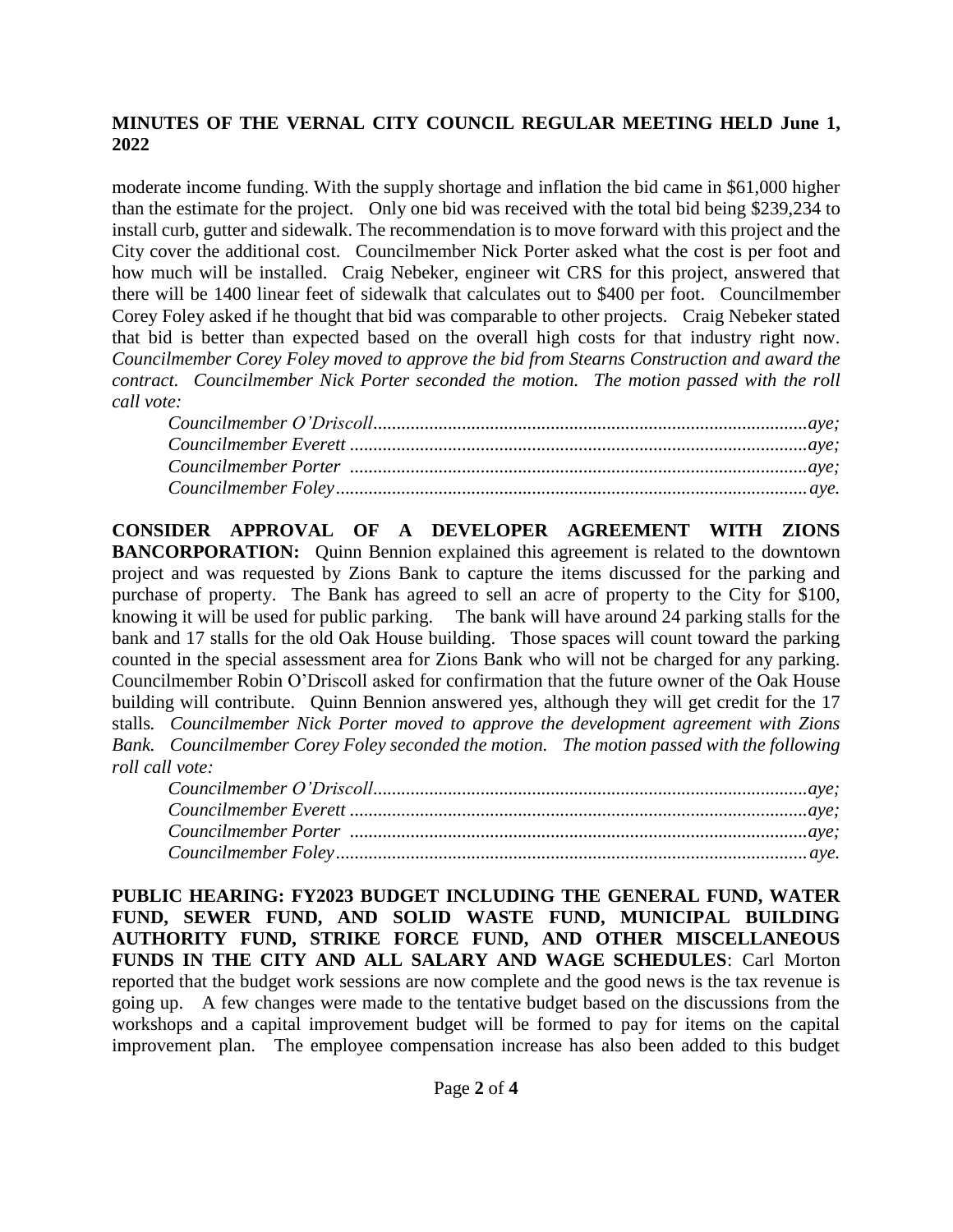## **MINUTES OF THE VERNAL CITY COUNCIL REGULAR MEETING HELD June 1, 2022**

along with another building inspector. There are plans to replace vehicles and debt reduction in the amount of \$300,000 to pay off three interest bearing loans. In the utility funds, it is anticipated to increase the water fees by \$1 a month to cover the costs of that fund. Overall, this is a good budget year for the City with a total general fund budget of \$14,408,408.00. Mayor Doug Hammond opened the public hearing to receive public comment. There being no public comments, the public hearing was closed.

**CONSIDER APPROVAL OF ENGINEERING SERVICES AGREEMENT WITH SUNRISE ENGINEERING FOR DISCOVERY TRAIL DESIGN**: Quinn Bennion explained that the City has been working for years to obtain an easement to install a pathway from 1500 South Street to Discovery School. That easement has been obtained and the project is called the Discovery trail. The trail will be approximately  $\frac{1}{2}$  mile long and will alleviate some of the traffic for those walking from the south neighborhoods. A fence is required to protect the kids and livestock. The City has received a grant from UDOT for 60% of this project and there is the possibility of obtaining another grant to complete the project. Sunrise Engineering has presented a proposal to complete the design work. Councilmember Corey Foley asked what the construction timeline is for this project. Quinn Bennion stated the hope is to bid this summer with construction completed this fall. This will depend on the availability of contractors. Councilmember Nick Porter stated this is a fantastic project and he likes the idea of urban trails. Councilmember Robin O'Driscoll stated the goal is to get a lot of cars off the streets in this neighborhood and more kids will walk and ride bikes to school if there is a safe route. Quinn Bennion stated part of the cross walk and curb is in Uintah County. *Councilmember Corey Foley moved to approve the contract with Sunrise Engineering for the Discovery Trail design work. Councilmember Robin O'Driscoll seconded the motion. The motion passed with the following roll call vote:* 

# **ADMINISTRATIVE REPORTS**

Update on utility service line warranty program: Allen Parker reminded the Council of the agreement with Home Serve to provide a home warranty program for water and sewer lateral lines that connect people's homes to the main lines. The program is fully up and running now and so far 91 properties for a total of 182 policies have been issued. Home Serve has paid one claim so far in the amount of \$10,014 dollars. The staff has received little feedback so far. Councilmember Corey Foley asked f they were doing an extensive marketing plan. Allen Parker stated Home Serve is doing the marketing although the City can add it to the Facebook page.